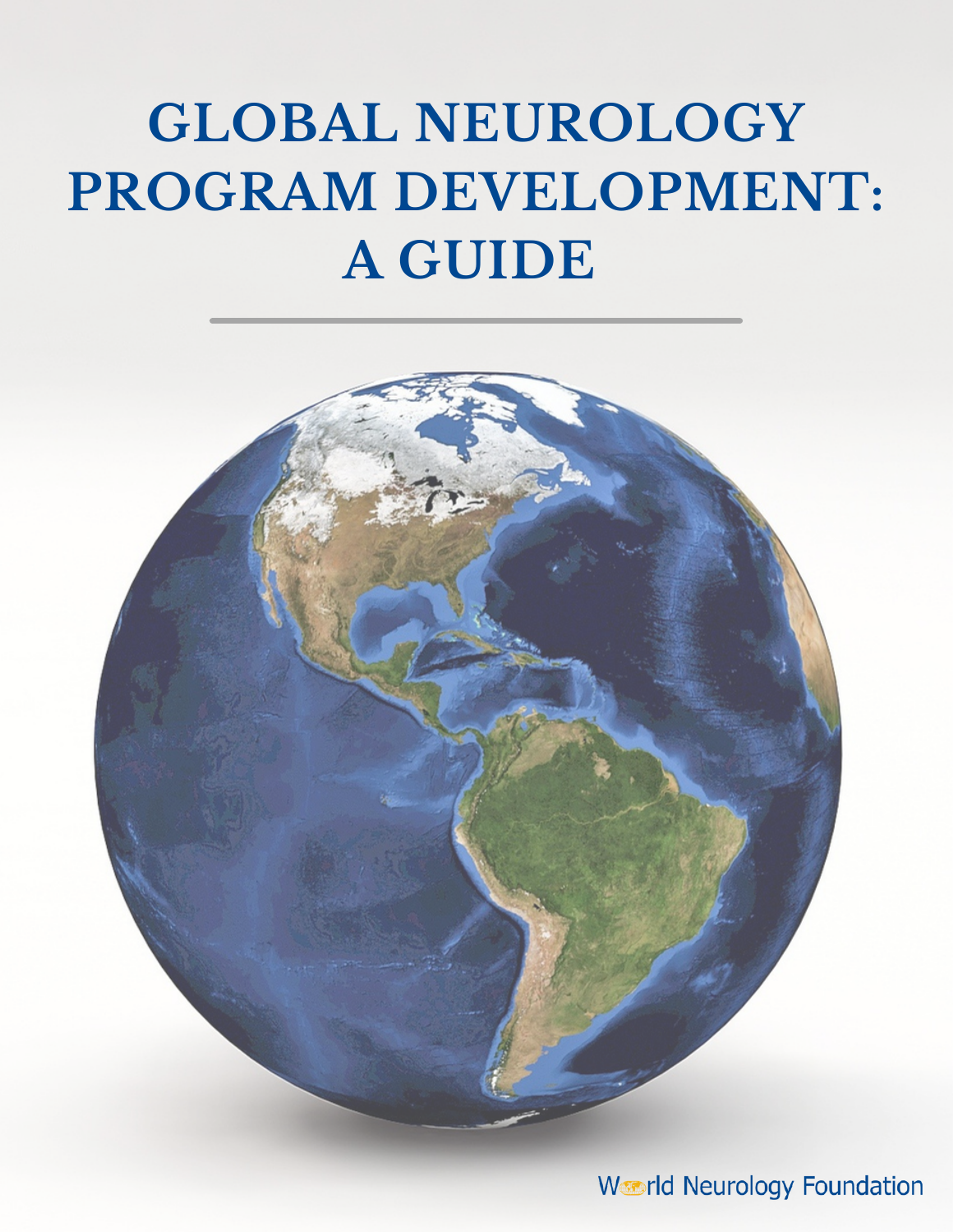## **Table of Contents**

| PART I: ORGANIZING AND PLANNING 5 |  |
|-----------------------------------|--|
|                                   |  |
|                                   |  |
|                                   |  |
|                                   |  |
|                                   |  |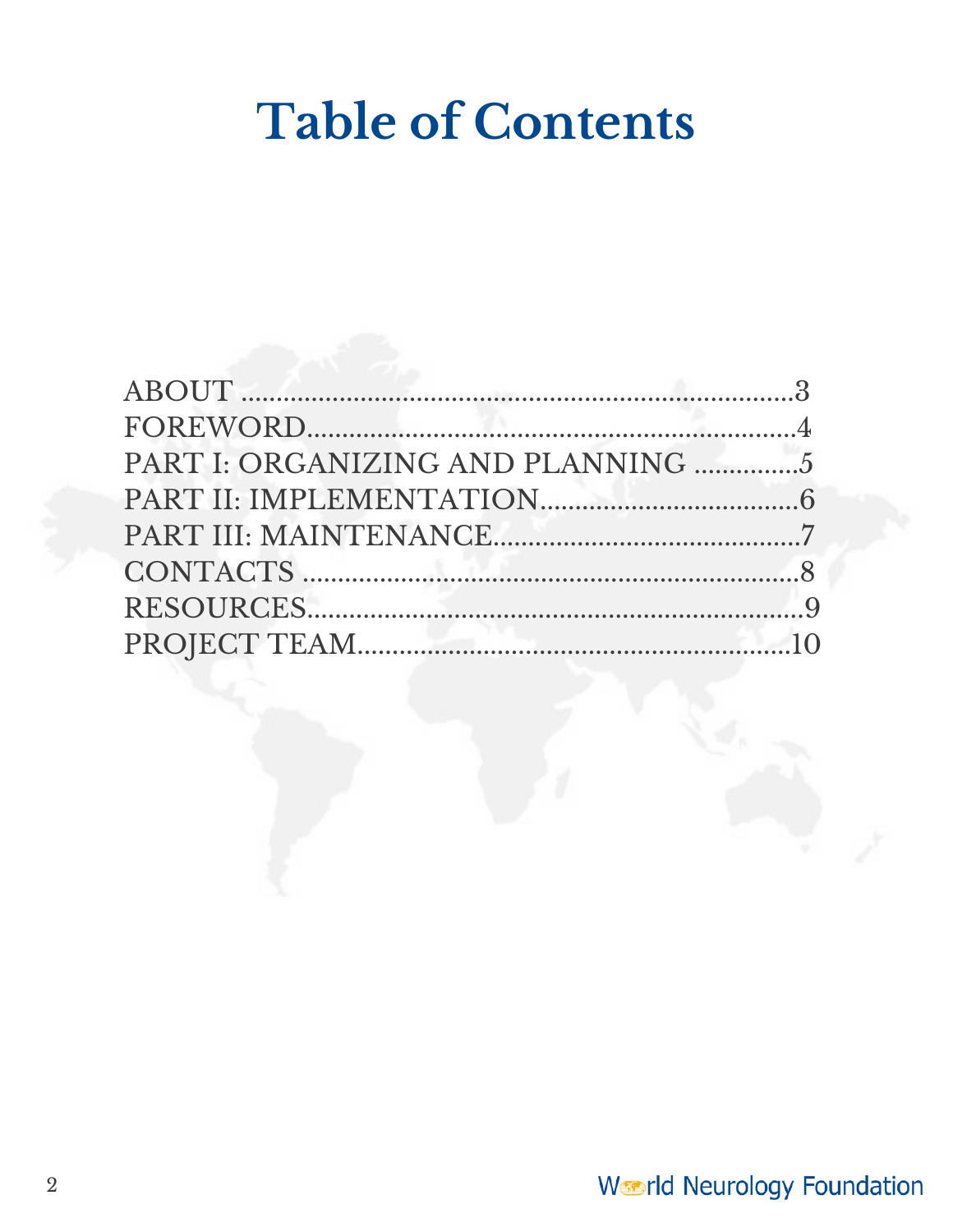### **About**

Global neurology is a subfield of neurology that focuses on the global health of neurological disorders. Through the years, many institutions around the world have begun to implement dedicated programs to global neurology efforts that train and cultivate future leaders in the field. This guide serves as an outline and a starting point for someone who may be interested in developing a global neurology program at their institution, whether it is a track, fellowship or elective. At the bottom of the checklist is a list of articles that one may reference.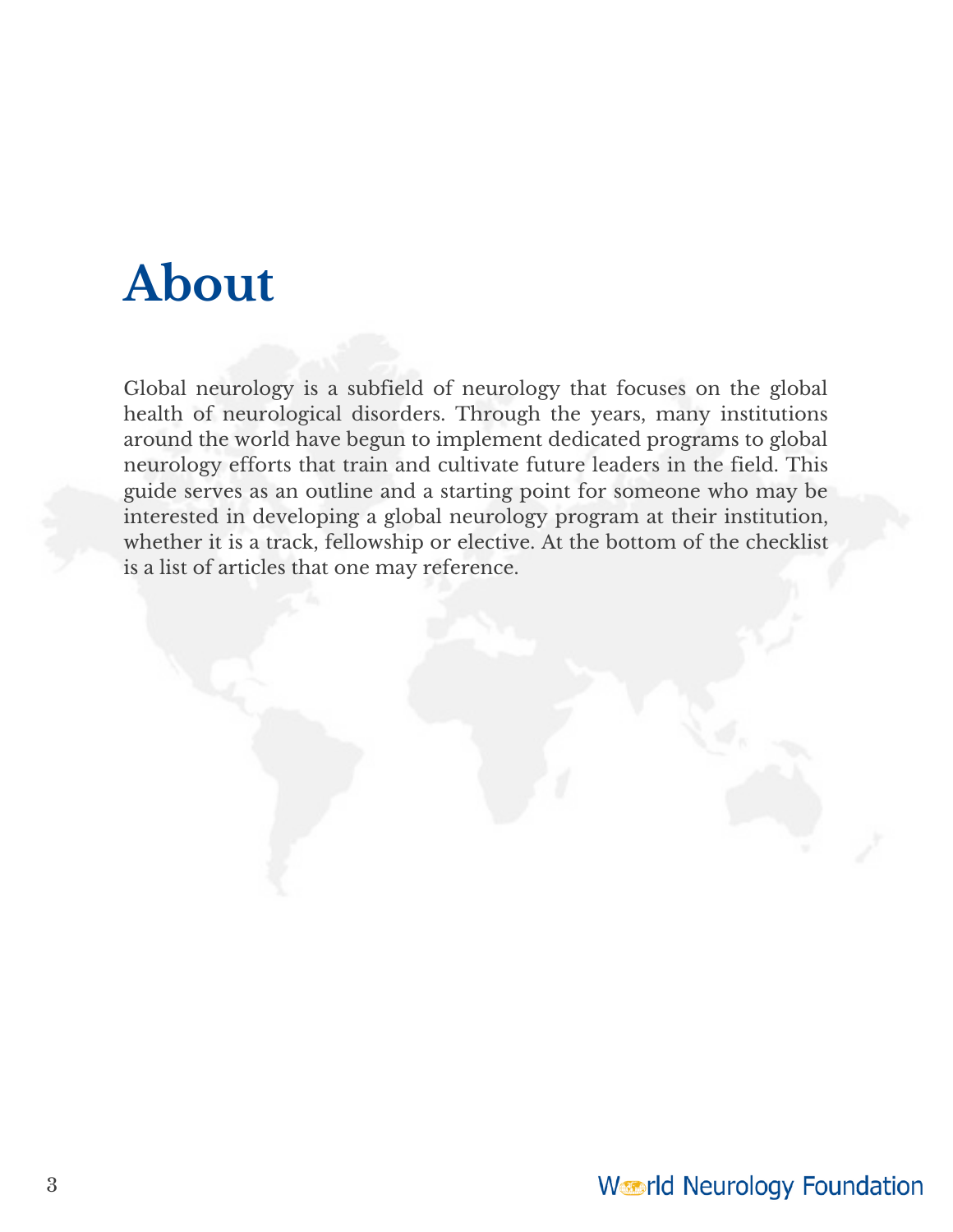## **Foreword**

Neurological disorders are the leading cause of disability and second leading cause of death worldwide, but this burden is not evenly distributed. Low- and middle-income countries account for more than 75% of the global burden of neurological disease. Unfortunately, these are the same countries with the smallest neurological workforce. Whereas high-income countries average more than 5 neurologists for every 100,000 people in the population, low-income countries have 0.01 neurologists per 100,000 population. It is into this gap – the gap between neurological disease burden and neurological capacity – that global neurology fits as a sub-specialty of neurology.

In the past two to three decades, global neurology has become a wellrecognized sub-specialty of neurology and an increasingly viable academic career pathway. Trainees today, including medical students, residents and fellows, are also increasingly expressing interest in global health experiences during their neurology training. The increasing recognition of the importance of promoting health equity has also led to a resurgent interest in global health, including in the field of neurology.

With all of these factors converging, there is increasing interest among neurology departments of many academic institutions in developing global neurology programs, in which the resources and expertise of programs in highand low-income settings alike are aligned and complimentary. However, setting up such programs requires careful thought and consideration of many factors, including the same factors that were the impetus for their development - equity, partnership, training opportunities, shared experiences, and bidirectional learning – in order to ensure that the resulting programs are truly equitable and equal bi-directional partnerships. We hope this guide helps to provide a framework and raise considerations one should consider when developing global neurology programs and that the resources provided will be useful in further planning the details of such programs.

> **Dr. Deanna Saylor, MD, MHS** President, World Neurology Foundation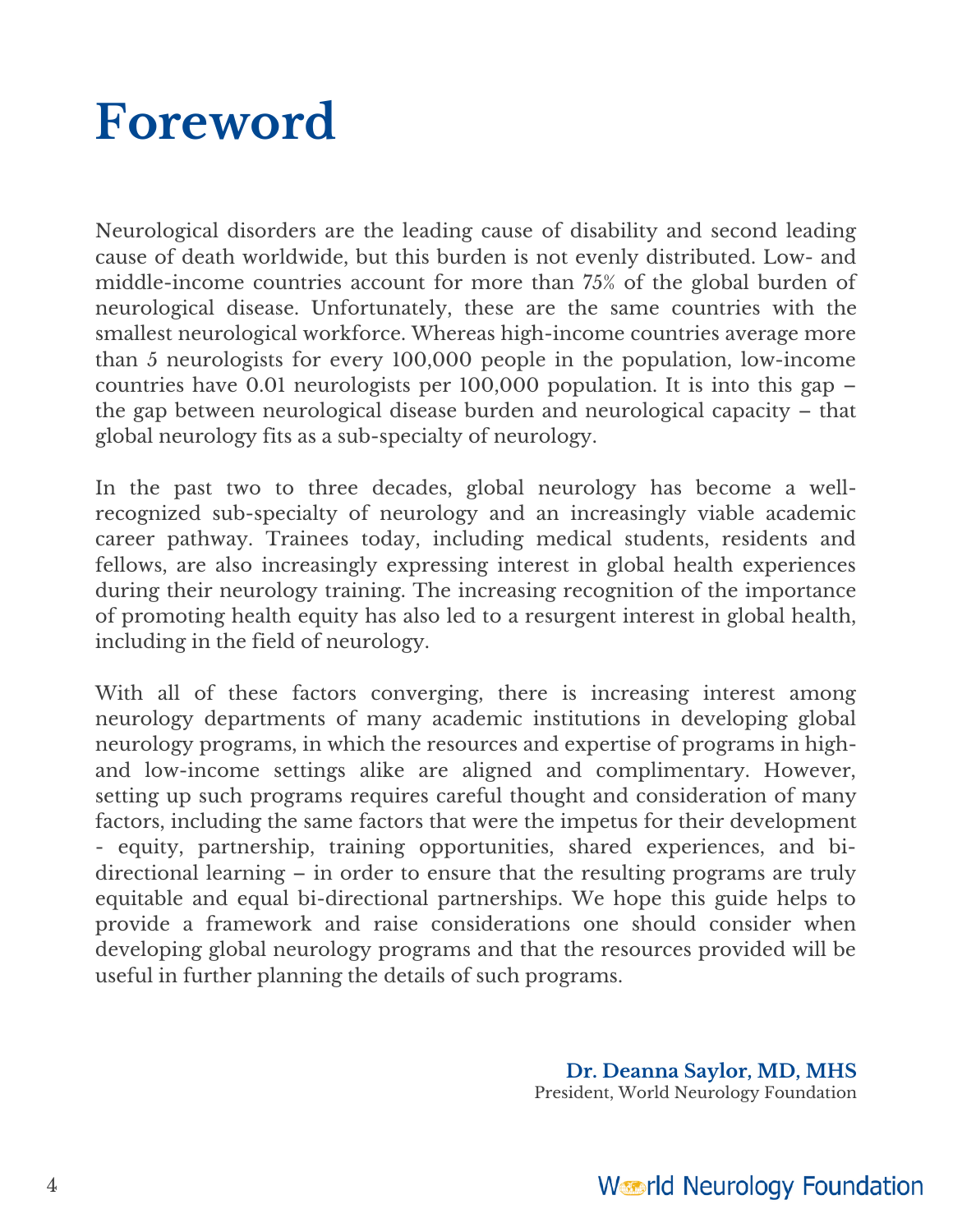## **Part I: Organizing and Planning**

#### **1. Gauge interest.**

Who is interested in participating in the program? Medical students? Trainees? Researchers? Knowing if there is enough interest in such a program will be critical in ensuring the program will be sustainable for the near and far future.

#### 2**. Ask others with experience.**

Speak and network with not only other neurologists out there but also physicians of other specialties and backgrounds involved in global health within and outside your institution.

#### 3**. Identify the program's mission and vision.**

A global neurology program can go in lots of different directions. Is the program meant to provide formal training to medical students or trainees in an international community? Is it to provide an opportunity for students to experience medicine abroad? Is it a means to bring together a community of researchers? Is it meant to serve as a resource for international partners and collaborators? Each of these goals will lead to a different pathway.

#### 4**. Develop the program's curriculum.**

After identifying the program's mission and vision, determine how best to promote them through the development of an effective curriculum. How much emphasis should be placed on didactic learning? Should there be a research requirement? How can community-based learning be factored in?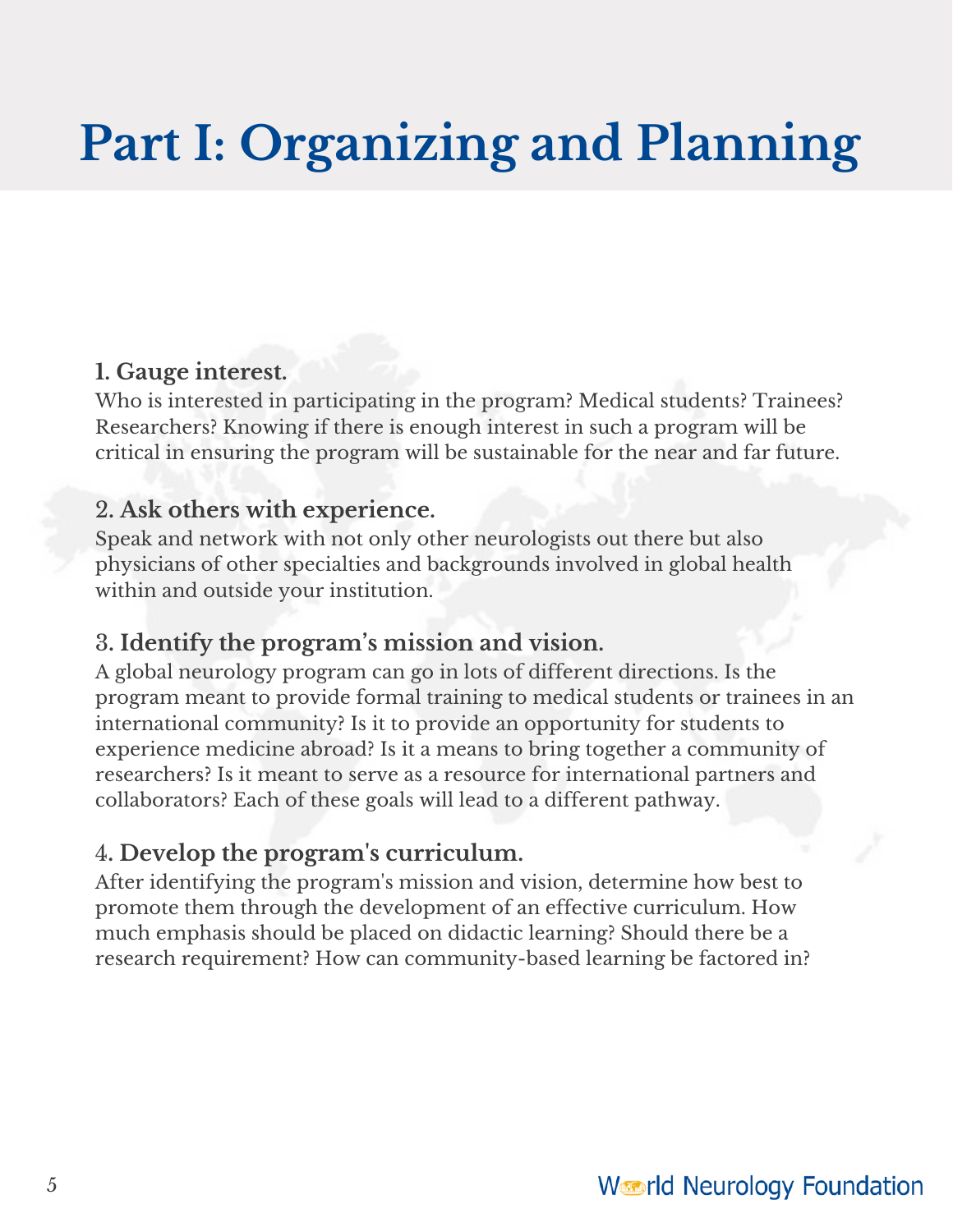# **Part II: Implementation**

#### **5. Find a partner.**

Start with one or two sites between your institution and an international institution, and ensure the partnership is deep and that the goals are mutual. The current and historical state of a potential partnering institution's local health disparities and issues should be considered a priority in determining whether establishing a global neurology program will help address local conditions and larger global health issues at large.

How do you go about finding a partnering site? This goes back to your connections, either within the global neurology network or within the network of global health physicians in your own institution. Seek help from folks outside of your department to see if partnerships can be built on ones that have already been established at your institution. In addition, the resources and networks offered through schools of medicine, schools of public health and institutes of global health are an invaluable starting ground for identifying potential partnership opportunities.

#### 6**. Determine funding needs.**

Depending on the goals of your program, the amount of funding you will need will vary. For example, if your goal is to provide a forum to mentor global health researchers, you may not need funding. However, a track for trainees for international electives will require funding. Some sources of funding to consider include:

- Philanthropic funding
- Departmental funding
- Global equity initiatives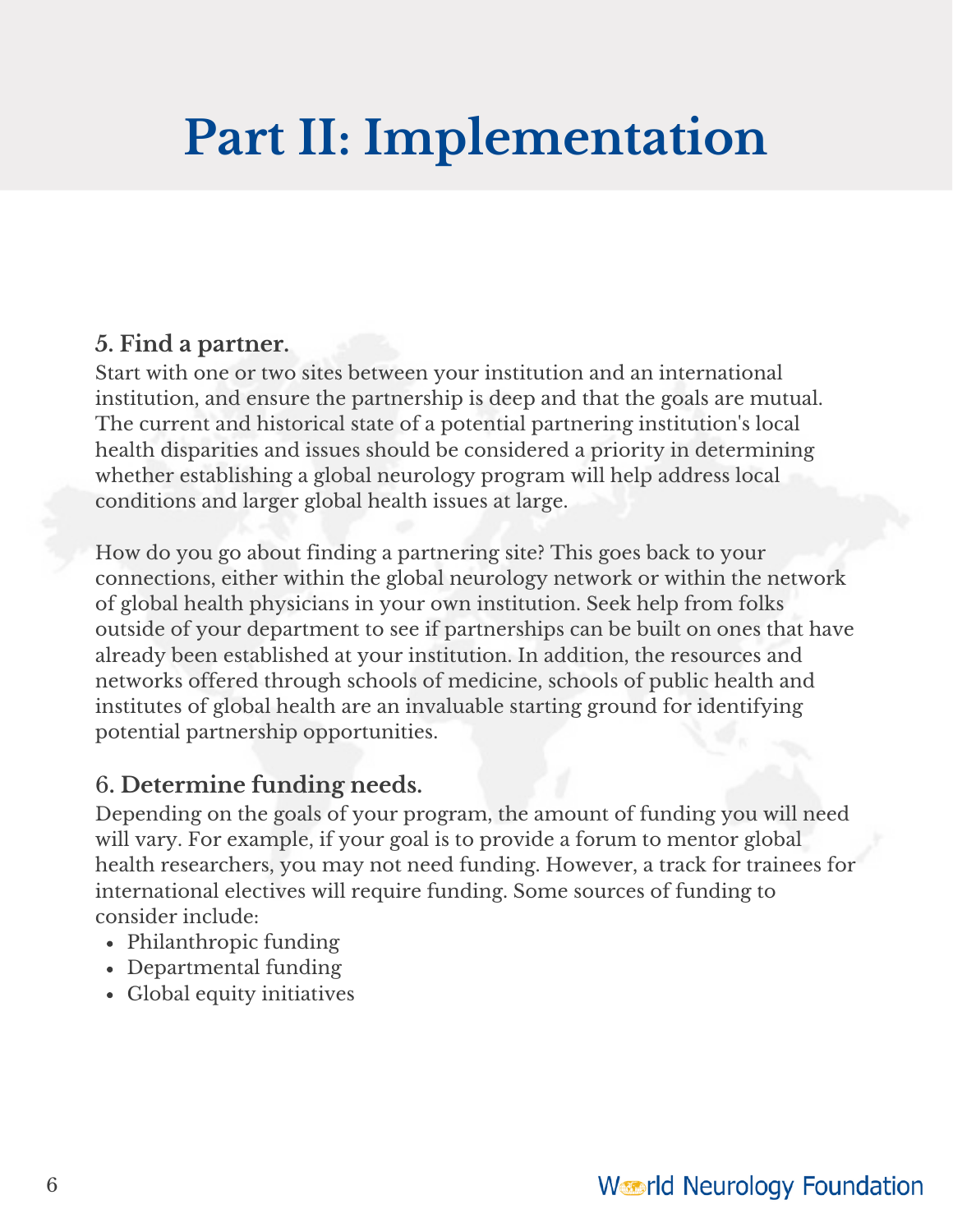## **Part III: Maintenance**

#### **7. Ensure bi-directionality.**

Both your institution and your international partners' needs and goals must be met for the partnership to be successful and sustained for the future. Consider having regular meetings with leaders from both institutions to ensure the needs and goals of the program are being met, to the satisfaction of both parties.

#### 8**. Spread awareness.**

This may require administrative and technical support to develop websites, social media presence, and more. This is important for your program to grow at your institution and internationally, but also may be important for donors and funders as well. Encourage students to apply and participate in the program, and help promote interest in the opportunities offered through the program.

#### **Logistical issues to consider:**

- Type of supervision that may be needed at a partnering site if the goal is an international elective
- Visa requirements
- Medical license requirements
- Insurance requirements (travel insurance, malpractice insurance, etc.)
- and more!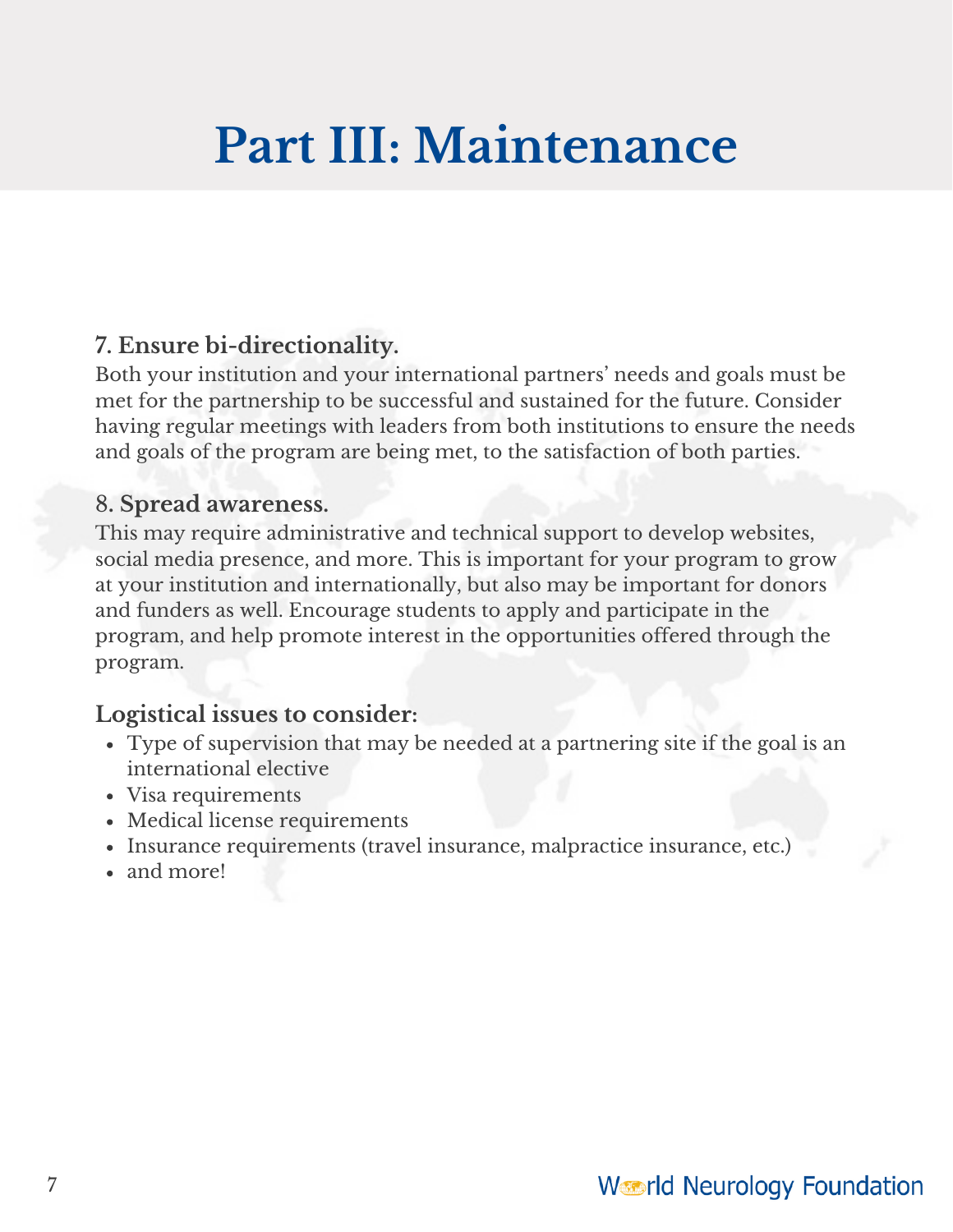### **Contacts**

Individuals below have prior experience implementing a global neurology program at their home institutions. Please feel free to reach out and connect with these individuals!

| Dr. Deanna Saylor, MD,<br><b>MHS</b> | Johns Hopkins School of<br>Medicine              | dcettom@jhmi.edu                        |
|--------------------------------------|--------------------------------------------------|-----------------------------------------|
| Dr. Kiran Thakur, MD                 | Columbia University                              | ktt2115@cumc.columbia.edu               |
| Dr. Farrah Mateen, MD,<br>PhD        | Harvard Medical School                           | fmateen@mgh.harvard.edu                 |
| Dr. Aaron Berkowitz, MD,<br>PhD      | Kaiser Permanente                                | aaron.l.berkowitz@kp.org                |
| Dr. Felicia Chow                     | University of California-<br>San Francisco       | Felicia.Chow@ucsf.edu                   |
| Dr. Nirali Vora                      | <b>Stanford University School</b><br>of Medicine | nirali@stanford.edu                     |
| Dr. Joseph Zunt                      | University of Washington                         | jzunt@uw.edu                            |
| Dr. Omar Siddiqi                     | Harvard Medical School                           | osiddiqi@bidmc.harvard.edu              |
| Dr. Gretchen Birbeck                 | University of Rochester                          | gretchen_birbeck@urmc.roc<br>hester.edu |
| Dr. Serena Spudich                   | <b>Yale University</b>                           | serena.spudich@yale.edu                 |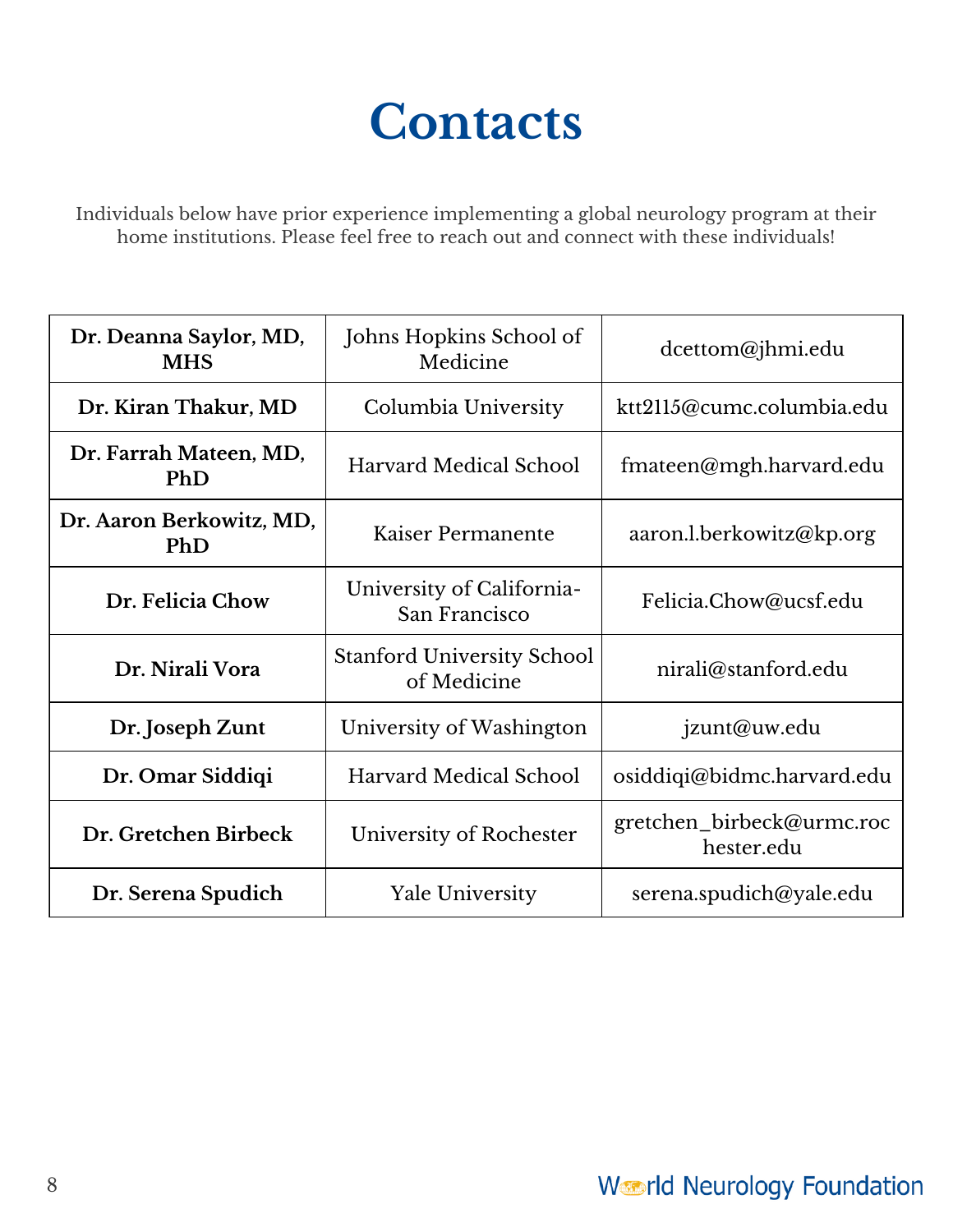### **Resources**

Agostini AM, Halstead MR, Venkatesan A, Saylor DR. Training in Neurology: Resident Perception of the Utility and Applicability of Global Neurology Morning Reports. *Neurology*. 2022;98(1):44-47. doi:10.1212/WNL.0000000000012950

Berkowitz AL, Milligan TA, Cho TA. Development of a track in global and humanitarian health for neurology residents. *[Neurology.](https://pubmed.ncbi.nlm.nih.gov/26598431/)* [2015;85\(21\):1894-18](https://pubmed.ncbi.nlm.nih.gov/26598431/)95. [doi:10.1212/WNL.0000000000002154](https://pubmed.ncbi.nlm.nih.gov/26598431/)

Deb A, Fischer M, DePold Hohler A. Education Research: A framework for global health curricula for neurology trainees. *Neurology.* 2018;91(11):528-532. doi:10.1212/WNL.0000000000006155

Israel K, Strander SM, Pierre S, Martineau L, Morse ME, Berkowitz AL. [Development](https://pubmed.ncbi.nlm.nih.gov/30777912/) of a neurology training program in Haiti. *[Neurology](https://pubmed.ncbi.nlm.nih.gov/30777912/)*. 2019;92(8):391-394. [doi:10.1212/WNL.0000000000006960](https://pubmed.ncbi.nlm.nih.gov/30777912/)

Rodríguez DC, Jessani NS, Zunt J, et al. Experiential Learning and Mentorship in Global Health Leadership Programs: Capturing Lessons from Across the Globe. *Ann Glob [Health.](https://pubmed.ncbi.nlm.nih.gov/34307064/)* [2021;87\(1\):61.](https://pubmed.ncbi.nlm.nih.gov/34307064/) Published 2021 Jul 12. [doi:10.5334/aogh.3194](https://pubmed.ncbi.nlm.nih.gov/34307064/)

Schiess N, Saylor D, Zunt J. Global Neurology: Navigating Career Possibilities. *Semin Neurol*. 2018;38(2):145-151. doi:10.1055/s-0038-1647245

Siddiqi OK, Brown M, Cooper C, [Atadzhanov](https://pubmed.ncbi.nlm.nih.gov/28019673/) M, Lakhi S, Koralnik IJ. Developing a successful global neurology program. *Ann [Neurol](https://pubmed.ncbi.nlm.nih.gov/28019673/)*. 2017;81(2):167- 170. [doi:10.1002/ana.24863](https://pubmed.ncbi.nlm.nih.gov/28019673/)